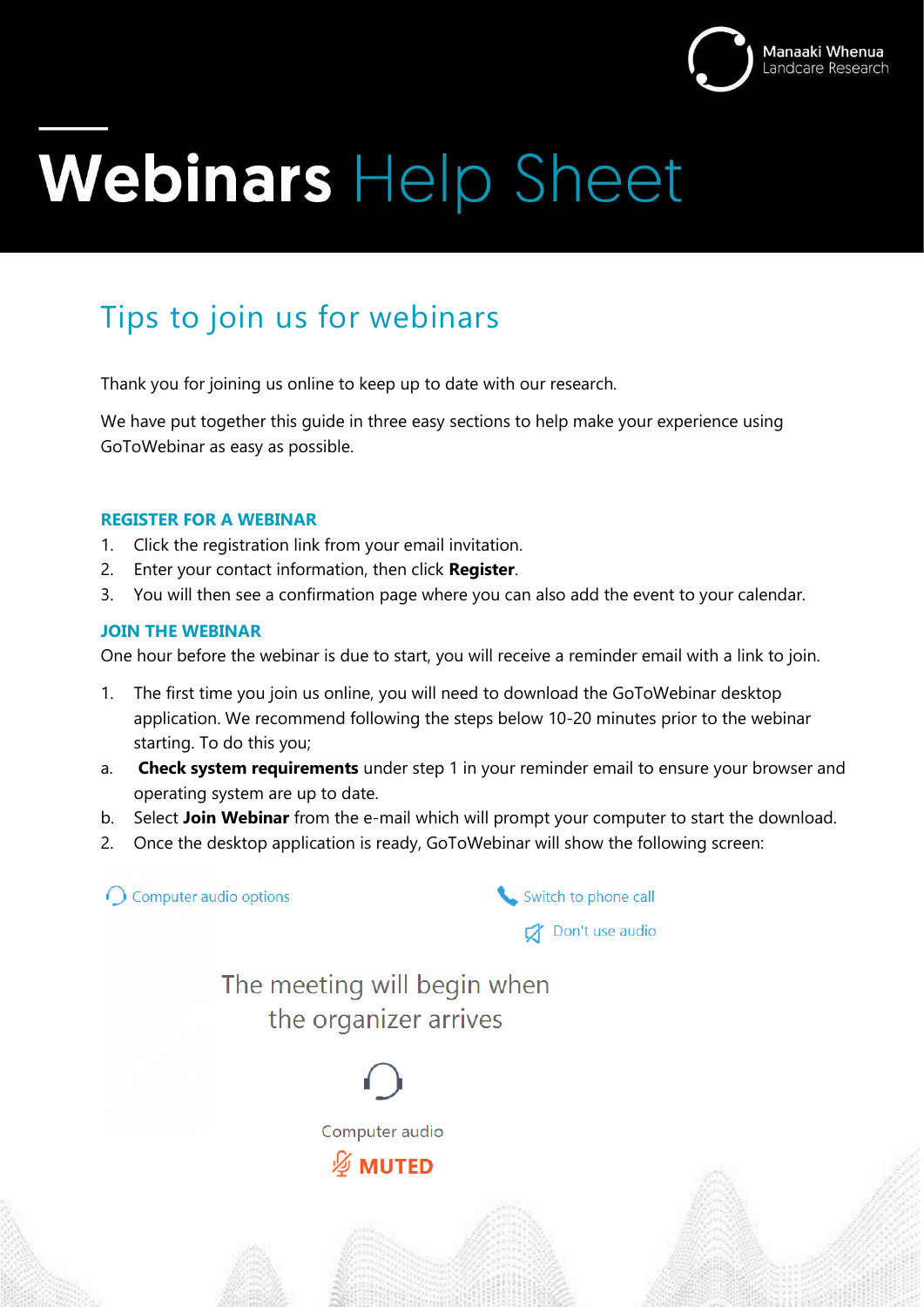- 3. Now is the perfect time to test your audio so you don't miss the introduction when we start!
- Select **Computer audio options** in the top left corner.
- 4. You can select the audio output from the dropdown and then click **Test your sound** to ensure you can hear via your speakers or headset.



### Test your sound

- 5. Once you are happy with your audio setup, select **Continue** to wait for the webinar to start.
- 6. If you are having issues with your computer audio, you can choose to dial in via phone. Select **Switch to phone call** in the top right and follow the instructions on screen. Leave the application running on your desktop so you can still follow the presentation visually.

#### **DURING THE WEBINAR**

You will see that you have a control panel on your screen which shows audio options, a question box and a way to view other attendees.

#### **Audio**

If the webinar starts, and you are having sound difficulties, please go to the audio panel:

- 1. Check that you have **computer audio** selected.
- 2. Select the **Sound Check** option and follow the prompts.